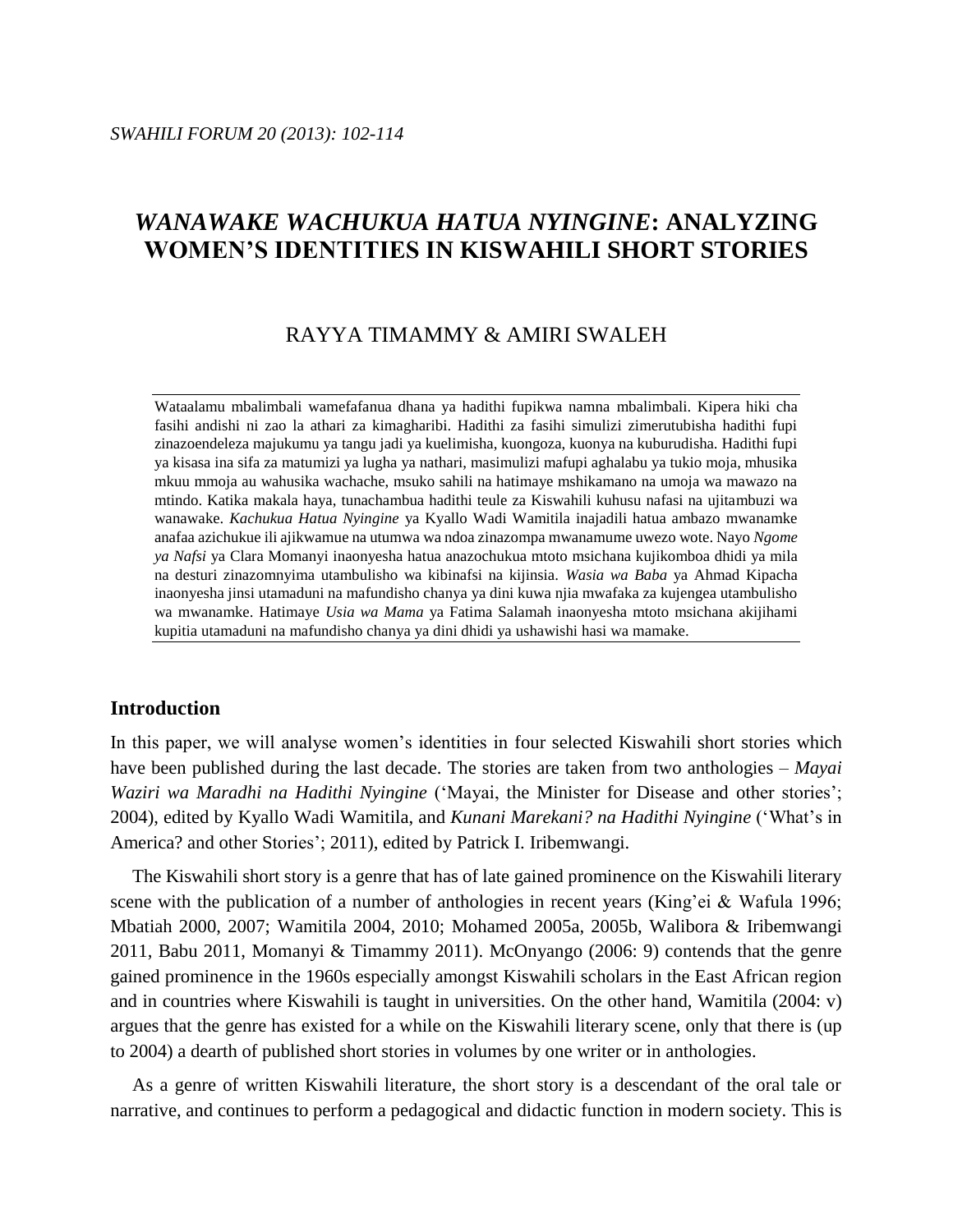not to forget the pleasure or entertainment role and function of oral tales also reflected in the modern short story. The resemblance of the short story with the oral tale is manifest in the different styles that are attributed to oral narratives. The short story has a brief history in Kiswahili literature (Wamitila 2002: 66; 2008: 185). Mbughuni in Msokile (1992: 10) argues that though the modern short story exhibits differences with the oral tale, the style and thematic assertions of the two still resemble a lot. The Kiswahili short story seems to have emerged along with and exhibits influences from regions and cultures that Kiswahili literature has had contacts with, the most important being the Gulf, India and Europe. Ohly (1981: 6) explains that the short story (and narrative prose), was overshadowed by classical poetry. The narrative mode seems to have started with Steere's collection of *Swahili Tales* (1870) going through a lull in the early 1900s till the mid 1960s when writers started to treat the genre seriously. This lull in the development of narrative fiction by indigenous writers during this period can be attributed to the World Wars, the publication of anthologies of African oral tales by Europeans and the struggle for independence. Despite this, the genre is developing quite rapidly in societies where in the past short stories were published in newspapers, journals and finally, in books. In Kiswahili literature, the development of this genre can directly be linked with or attributed to the presence of oral narratives in society. In essence, this means the modern short story different from the oral tale was influenced structurally by its Western predecessor, but regained its traditional and local flavor in thematic engagement and style.

The short story as a genre of written literature has characteristics that distinguish it from the novella and novel, both of which use the prose form. The issue of what characterizes a short story has been a subject that has engaged literary theorists and critics for quite a while. Most of the arguments that have been put forth revolve around length, characterization, setting, narration and style. Evidently, regarding the aspect of length, the short story is shorter than both the novella and novel. Msokile (1992: 13) defines the (Kiswahili) short story as a narrative of a single episode. On the aspect of length, McOnyango (2006: 11) refers to Edgar Allan Poe's definition of a short story. Poe had proposed that a short story should be read in a single session of about half an hour or one hour. Wamitila (2008: 185) defines the short story as a narrative that revolves around a single episode or incident, involving a single character or few characters who relate in a specific period of time, using a concise style.

The most distinctive characteristic that sets aside the short story from the novella and the novel is compression. As early as the 1930s, Bowen (cf. May 1976: 152) puts the short story closer to poetry in brevity and clarity, while in terms of action, it is more dramatic than the novel. Hawthorn (2001: 44-52) contends that this compression is manifest not only in the form (or structure) of a short story, but also in its characterization, setting, narration, thematic engagements, language use and/or stylistic aspects, and the brevity of plot limiting it to a single episode.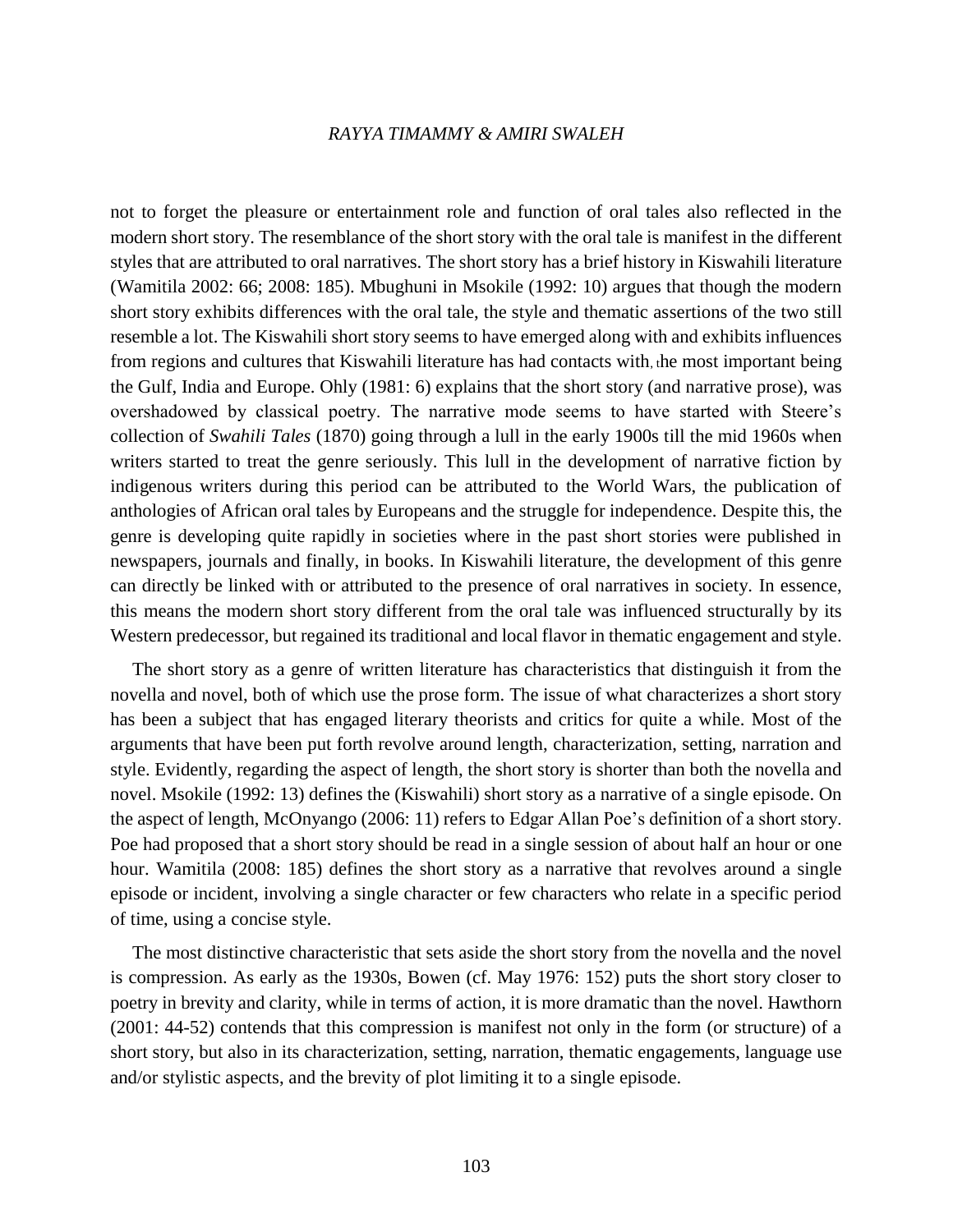Characterization in a short story is often limited to a certain extent, either focussing on just one central character, or on certain aspects in the development of a character that are important in the development of the themes. Similarly, setting is another feature that is compressed within the short story. And finally, the compression of narration is another feature of short stories, which provides the writer with the possibility of employing the technique of ellipsis. Writers may also use imagery like symbols, metaphors and similes mainly in order to 'round up' the brevity that makes the short story a condensed form of literary art (Msokile 1992: 13; Wamitila 2008: 210).

In this paper we will analyse and compare Kyallo Wadi Wamitila's *Kachukua Hatua Nyingine* ('He has taken another step'; Wamitila 2004: 38-49), Clara Momanyi's *Ngome ya Nafsi* ('Self-Fortitude'; ivi: 98-114), Ahmad Kipacha's *Wasia wa Baba* ('Father's counsel'; Iribemwangi 2011: 50-55) and Fatima Salamah's *Usia wa Mama* ('Mother's advice'; ivi: 120-129). The two stories from Wamitila's anthology will be analysed with regard to the changing roles of women in society and the struggle of the girl-child against traditions that are a hindrance toward her acquiring education and the age-old retrogressive practice of early forced marriage, respectively. As concerns the latter two stories, both Kipacha's *Wasia wa Baba* and Salamah's *Usia wa Mama* engage in a dialogue between parents and children about contemporary social issues and how they affect and direct their relations in a modern setting. The four short stories have several things in common – the discussion of both the personal and societal issues in societies embroiled in cultural, ideological and social conflicts and how the different writers handle them.

# **Analysis**

# **Introductory Remarks**

In all the four stories that will be analysed women's identities form a central topic. They all discuss the interaction between men and women in society and the undercurrents of gender equality and identity. In Kyallo Wadi Wamitila's *Kachukua Hatua Nyingine,* the protagonist Sakina questions her role and function in the institution of marriage as prescribed by tradition and how vague customs affect her personal and gender identity. Clara Momanyi's *Ngome ya Nafsi* tackles the question of debilitating customs that continue to enslave and deny the girl-child herself and of gender identity. Ahmed Kipacha's *Wasia wa Baba* handles the question of conformity to good cultural and religious practice as being apt tools with which young women can construct positive gender identities. Lastly, Fatima Salamah's *Usia wa Mama* shows how good cultural practice and religion enable the girl-child to construct a positive gender identity.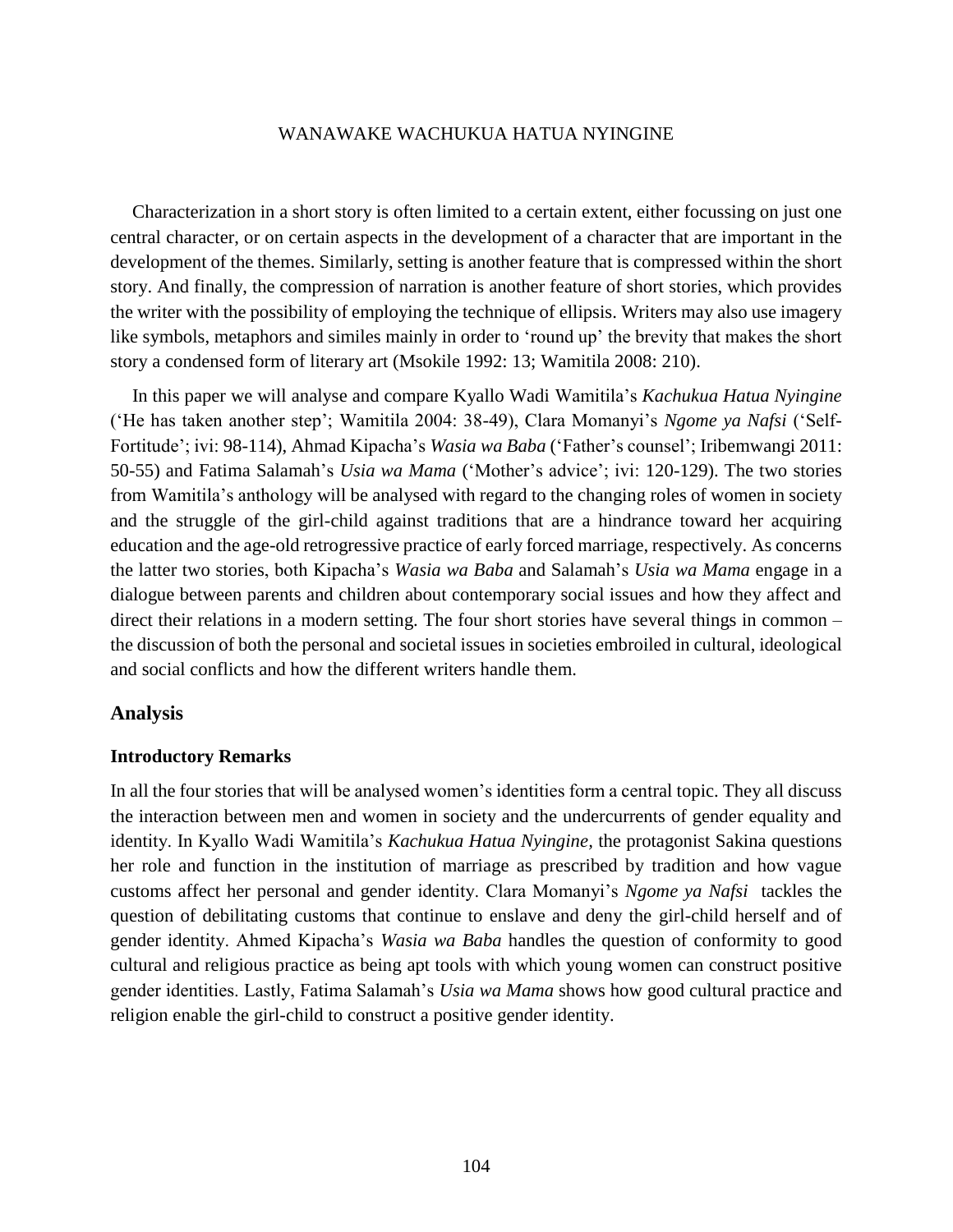#### **Wamitila's** *Kachukua Hatua Nyingine*

In Wamitila's *Kachukua Hatua Nyingine* ('He has taken another step'), the theme of woman's ineptitude and complacency is shown to be a result of upbringing and socialization. This is a society where a woman is so interpellated by patriarchy's machinations that she believes being subservient to man (and husband), is the natural order of affairs. This is why Sakina has always lived in Mavitu's shadow. The writer rightly tells us: *"kosa lake tangu akiwa mdogo ni kuwaamini wengine na kupumbazika kiasi cha kuwaachia uhuru wakumwendeshea maisha"* (since childhood her mistake had been to believe in others so much that she entrusted them to make all decisions for her; Wamitila 2004: 40) 1.

On the other hand, antagonist Mavitu is depicted as the absolute patriarch and agent of culture. However, Mavitu's status and identity is tarnished and diminished by his inability to perform his role and function to society's expectations. Despite this, he is able to convince Sakina to abandon her teaching job in spite of her parents' exhortations to the contrary. In this way, Sakina gives up her self-identity, self-esteem and individuality. She fits perfectly in the niche created for women in a patriarchal setting. She becomes passive. She is now relegated to the domestic realm (private) and not the public one (her teaching job). She suffers physical and psychological anguish especially after her brother's demise, who had been a source of both financial and psychological refuge. Her predicament is compounded – her dependency and despondency are now the characteristics that describe her marriage.

Mavitu seems to suffer a continued inferiority complex emanating from his many tribulations in life. He is jealous of his wife and detests her being referred to as *shemeji* (in-law) by fellow villagers. Thus, he leaves his job in town to be with his wife and 'watches' over her. Unconsciously, he seems to be struggling to assert his authority as a patriarch, and performs his roles and functions as prescribed by society, being its agent. In this sense, it can be argued that Mavitu is intent upon jealously 'protecting' his wife, as his own property.

Subsequently, Mavitu commits suicide. This is no surprise as his role of patriarch has suffered several tribulations. As the patriarch, whose role and function were to take care of his family as tradition demanded, Mavitu failed, or, arguably, fate had it that he could not. His complete despondency is what eventually leads to his suicide.

While Mavitu's situation is deteriorating, Sakina step by step realizes that she needs to be a person on her own – an individual with an identity and a sense of purpose. *"Akili yake ilifunguka ghafla kama mlizamu"* (Her senses came back to her like the rush of a rivulet; ivi: 48). Mavitu seemingly dies with the ideology he represents thereby giving Sakina a new lease of life. Death

 $\overline{a}$ 

<sup>&</sup>lt;sup>1</sup>All translations by the authors.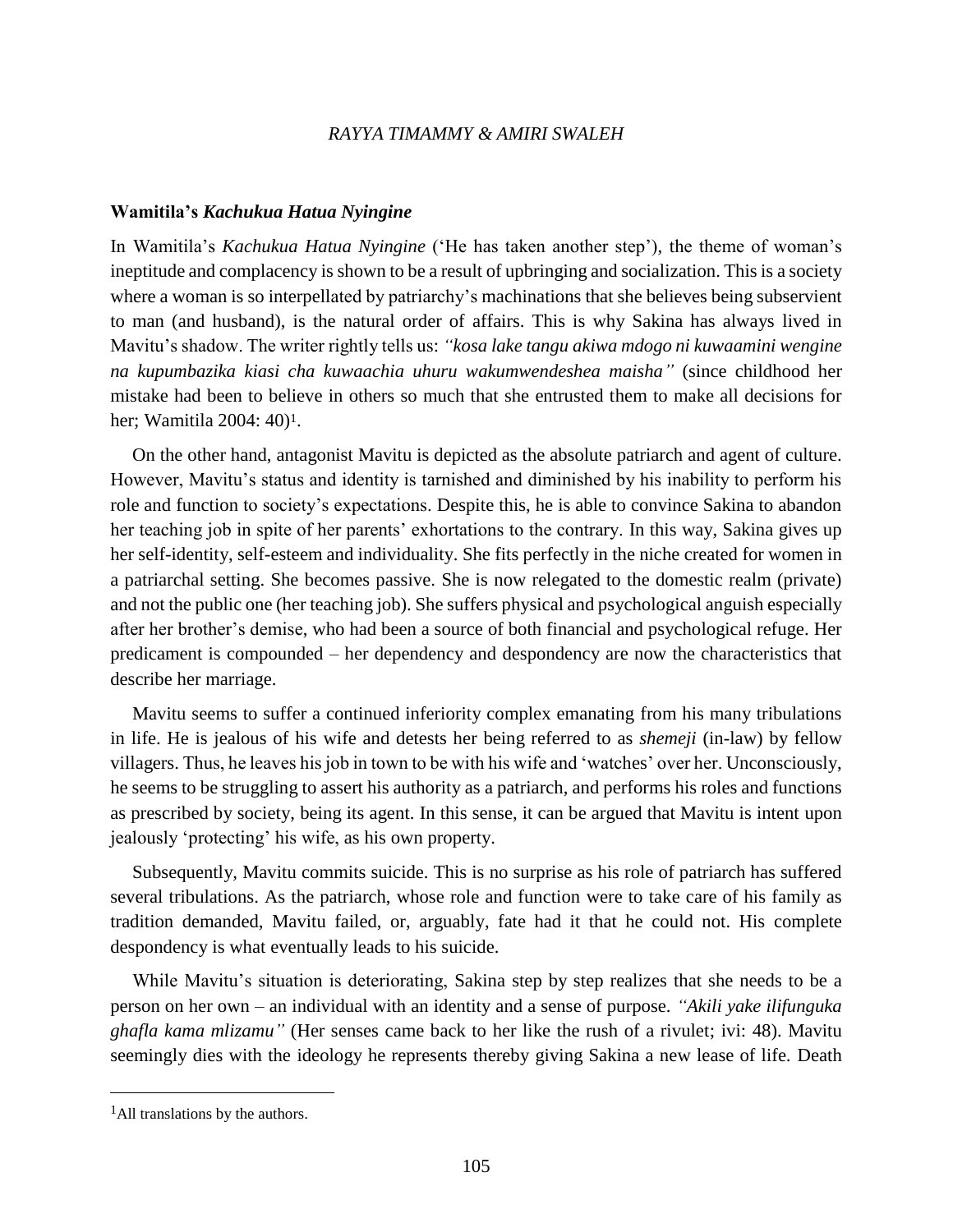releases Mavitu's (and patriarchy's and culture's) iron grip on Sakina. The role and function prescribed to her as well as her identity as a woman, are subverted. *"Sasa itakuwa zamu yake kuchukua hatua nyingine ambayo angeichukua tangu hapo"* (Now it was her turn to take another step which she should have taken long time ago; ivi: 49). Sakina's new role, function and identity which is immediately linked to Mavitu's decline and death symbolizes the writer's deconstruction of the status quo of woman's conformity.

This story uses figural counter-pointing as the basis upon which Mavitu (the patriarch) and Sakina (the other) are compared and contrasted. Inference is a tool by which the writer shows the relationship the couple had in their marriage (Ivi: 38-40). Suspense allows us to follow the happenings with bated breath in order to find out 'what steps' (*hatua*) Sakina takes after Mavitu exhausts all his steps (Ivi: 48). He struggles to maintain culture's prescribed role and functions of being the patriarch and provider to his family. Images of what kind of tribulations Mavitu and Sakina undergo makes the reader read in between the lines. Finally, symbolism is used to capture and explain each of Mavitu's *hatua* (actions) and finally, *hatua ambayo* (the step which) Sakina would have taken long time ago (Ivi: 49).

# **Clara Momanyi's** *Ngome ya Nafsi*

Clara Momanyi's *Ngome ya Nafsi* ('Self-Fortitude') tackles the theme of the outdated practice of early forced marriages in a patriarchy. The heroine, the young school girl Naseko, is 'kidnapped' on her way to the well and forcefully married to Mzee Sakaja, who is old enough to be her grandfather but had already received the bride price in form of cattle from Naseko's father Mzee Mengo. In this society, the girl-child is only but an asset, an object to be disposed off once a bidder with the right price is found. The writer castigates this cultural practice seemingly shored up by an ideology that shows preference towards the male gender. In essence, this practice denies the girlchild a chance to grow up, be educated and mature into adulthood and be free to make individual choices.

The situation where passers-by ignore Naseko's cries for help seems to justify this custom and, meantime, to reflect the author's critical stance. Finally, Naseko's sense of purpose, resolve and impeccable character, is what drives her to run away from Mzee Sakaja's home in the dead of night. Her escape to preserve her chastity symbolizes her distancing herself from the prescribed role, function and identity imposed by culture and patriarchy. She takes the path towards Bi Tesi's residence, who provides a safe haven for girl-children who manage to evade their tormentors. Her residence symbolizes woman's unity of purpose – to fight for women's rights to education, chastity, self-esteem and self-identity.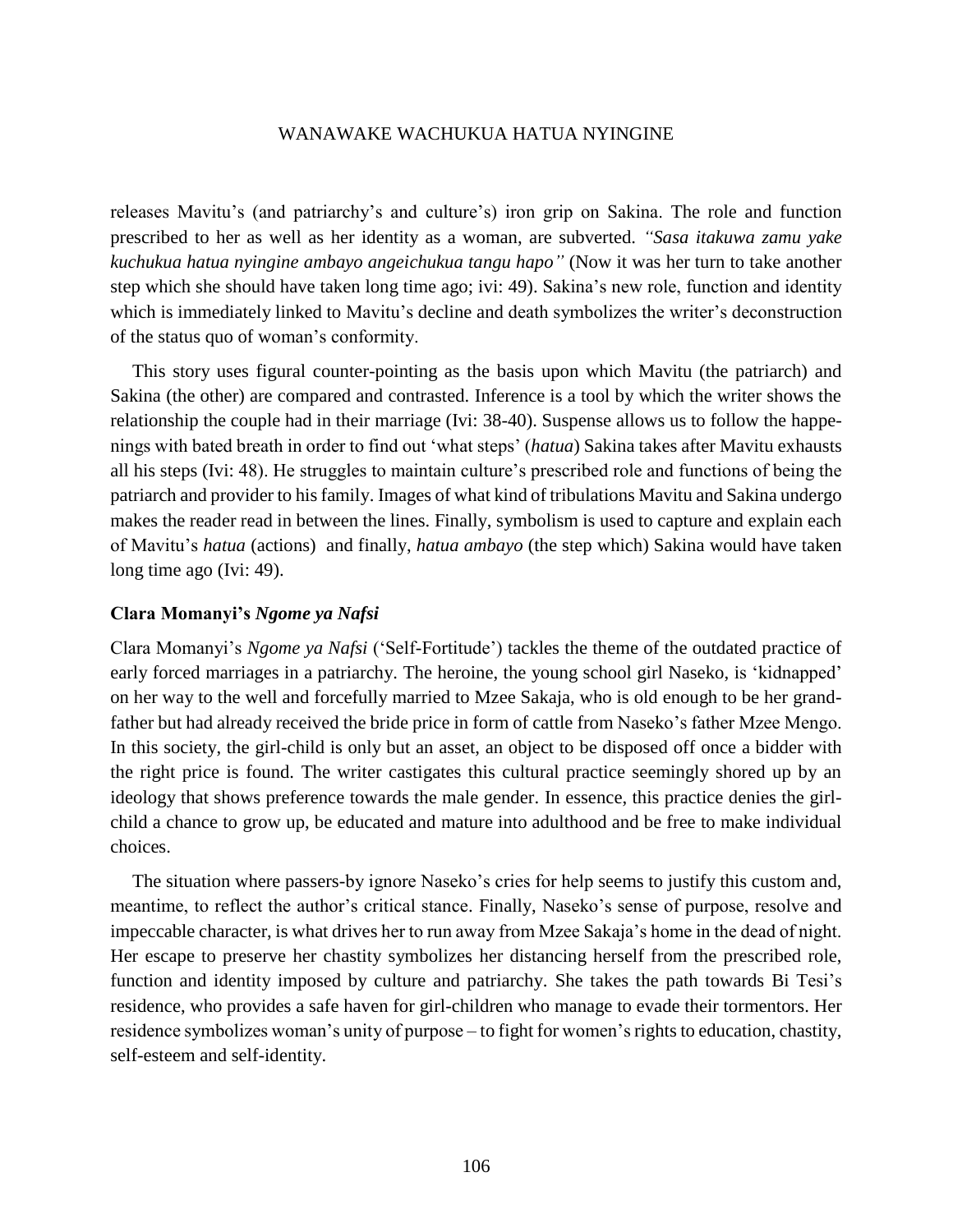Bi Kija, Naseko's mother, on the other hand, is representative of the traditional society so interpolated that she has totally and completely surrendered herself to cultural and patriarchal machinations. She has submitted to her being 'other' – with no voice, no authority, in a man's world, where she would only cry her heart out. Bi Kija *"alijipweteka kitini huku machozi yakimtiririka kuwili"* (Bi Kija resignedly sat on the couch crying her heart out; Wamitila 2004: 103).

With characters like Naseko and Bi Tesi, the writer insists that as long as society disregards its female members, a few of them will rise up to fight for their rights. They would want to see both female and male gender live in harmony, in a world devoid of antagonism and oppression. Naseko's thoughts: *"aliwaza juu ya wale wasichana kama yeye ambao hawakubahatika kutoroka kama yeye"* (she thought of those girls who were not as lucky to run away as herself; ivi: 114), show the reader that Naseko is a fighter for the rights of the girl-child and female gender in general. Her personal success points to their possible brighter future.

The narrator uses different images to create a vivid picture of Naseko's tribulations (Ivi: 99- 103). Irony imparts the message that neither Naseko's mother Bi Kija, nor her father Mzee Mengo, nor the chief Mzee Mshabaha, and not even the passers-by come to her rescue as she was being 'kidnapped' to be taken to Mzee Sakaja's residence: "*walisimama kuitazama sinema ile ya kushangaza. Wengi wao washaiona mara nyingi mle kijijini"* (they stopped to look at the strange happening. Most of them had witnessed the same in the village; ivi: 101). It is also ironical that the man was the agemate of Naseko's grandfather. Symbols capture Naseko's flight from the clutches of Mzee Sakaja and the outdated cultural practice of forced marriage (Ivi: 107-112). Bi Tesi's residence symbolizes the girl child's refuge and hope for the construction of self and female identities.

### **Ahmad Kipacha's** *Wasia wa Baba*

Ahmad Kipacha's *'Wasia wa Baba'* ('Father's counsel') is an epistolary story about a father's advice to his daughters on how to conduct themselves to avoid being entrapped in the glamorous, enchanting but evil world. The father's advice is guided by traditional African culture and Islamic teachings captured in the metaphors the writer continually uses to drive home his message,

*Nitakuwa msaliti wa amali iwapo sitatimiza yale Muumba wa wakati aliyonitabarukia katika huu mgongo wa dunia*. (Iribemwangi 2011: 50)

I will have betrayed all my deeds and actions had I not fulfilled what the creator of time granted me in this life on the face of the earth.

It seems the father is preparing his daughters for adult life as they have already undergone the rites of passage, "*kutoka kwa makungwi na masomo zenu"* (Ivi: 51). He exhorts them to be upright, not to be alienated from their culture and religious beliefs. He reiterates the fact that the Creator is allseeing and all-knowing, and thus would guide them well in life as long as they are ready to follow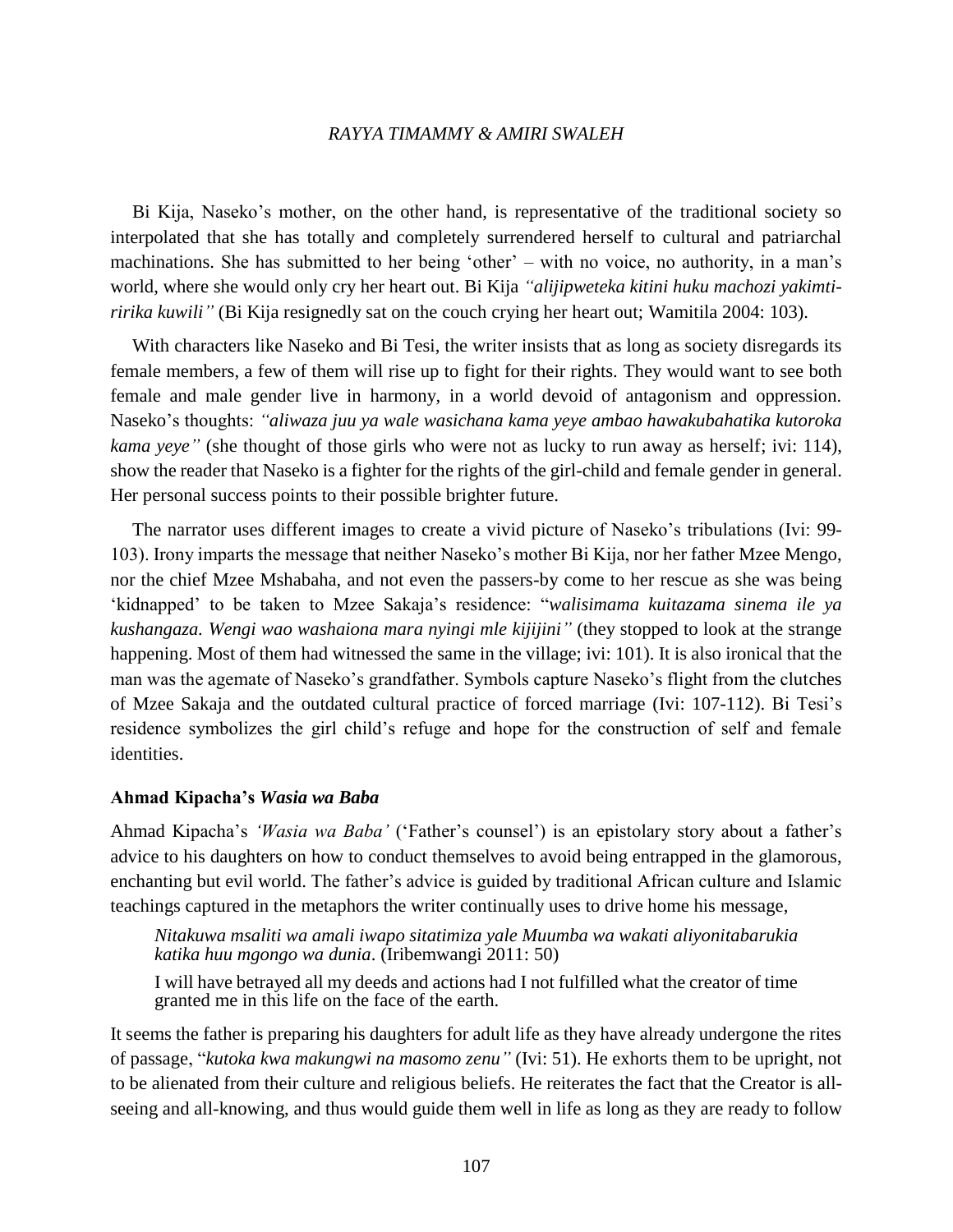his wise counsel. They should shun peer pressure in their day-to-day interaction in society. All this he sees as a parent's obligation he has to fulfill:

*Seuze vifaranga hugubikwa ndani ya mbawa za wazazi wake iweje nami nishindwe kuwakinga wanangu na shuruba za dunia?* (Ivi: 50)

Befitting that chicks are covered within their parents' wings how it be that I fail to protect my children from the bitter experiences of life?

The father, who already had a session with his sons, rightly tells them that they cannot go against the natural order of things, but rather should strive to humble themselves in society not to be judged harshly, or to be relegated to 'otherness' (*habithi* – evil ones). He gives his counsel which is part and parcel of their culture in the following way:

*Mama yenu kaning'ata sikio kuwamsha kuwa nanyi ni watu mbele za watu na mmeshakabidhi wa vyungu hadi vyelezo*. (Ivi: 51)

Your mother has already informed me that you are now all grown up and are your own persons and have already passed both the traditional and religious rites of passage.

What the father perceives as positive gender identity cannot be constructed or cultivated by deviating from conventional cultural traits and religious teachings. But the two should together create synergy and harmony within them as individuals, the wider community and ultimately, society. These 'positive' cultural traits which the father wishes his daughters to imbue, will inculcate in them a sense of belonging, self-esteem, and self-identity. Of course, out-dated and disparate cultural rites and practices will be detrimental to any given person's identity. The father reiterates:

*Wanangu! Sina budi nishukuru mila za wazazi wangu waliotangulia njia ya mlango mmoja zitufunzazo.* (Ivi: 52)

My Children! I am obliged to be grateful to my parents whose traditions I follow in the same manner they did.

In the opinion of the father, physical looks and endowment are but gifts from the Creator and not a reason to let the world use and abuse oneself. For women, to use their looks for financial gains described as an immoral and dehumanizing act which, according to tradition and Islamic teachings, imbues them with a 'negative' identity and ultimately alienates them both from themselves and society.

Furthermore, the father insists that *"ukweli ni kambare mkavu aliyeonja jahanamu katu hapindiki"* (the truth is a dry mud fish that has seen hell and cannot be folded whatsoever; p. 52). The image of dryness impresses upon the daughters that one's identity depends on what effort one puts into shaping it. In essence, the father argues that a person's character and identity are shaped gradually through a person's different stages of physical and mental development.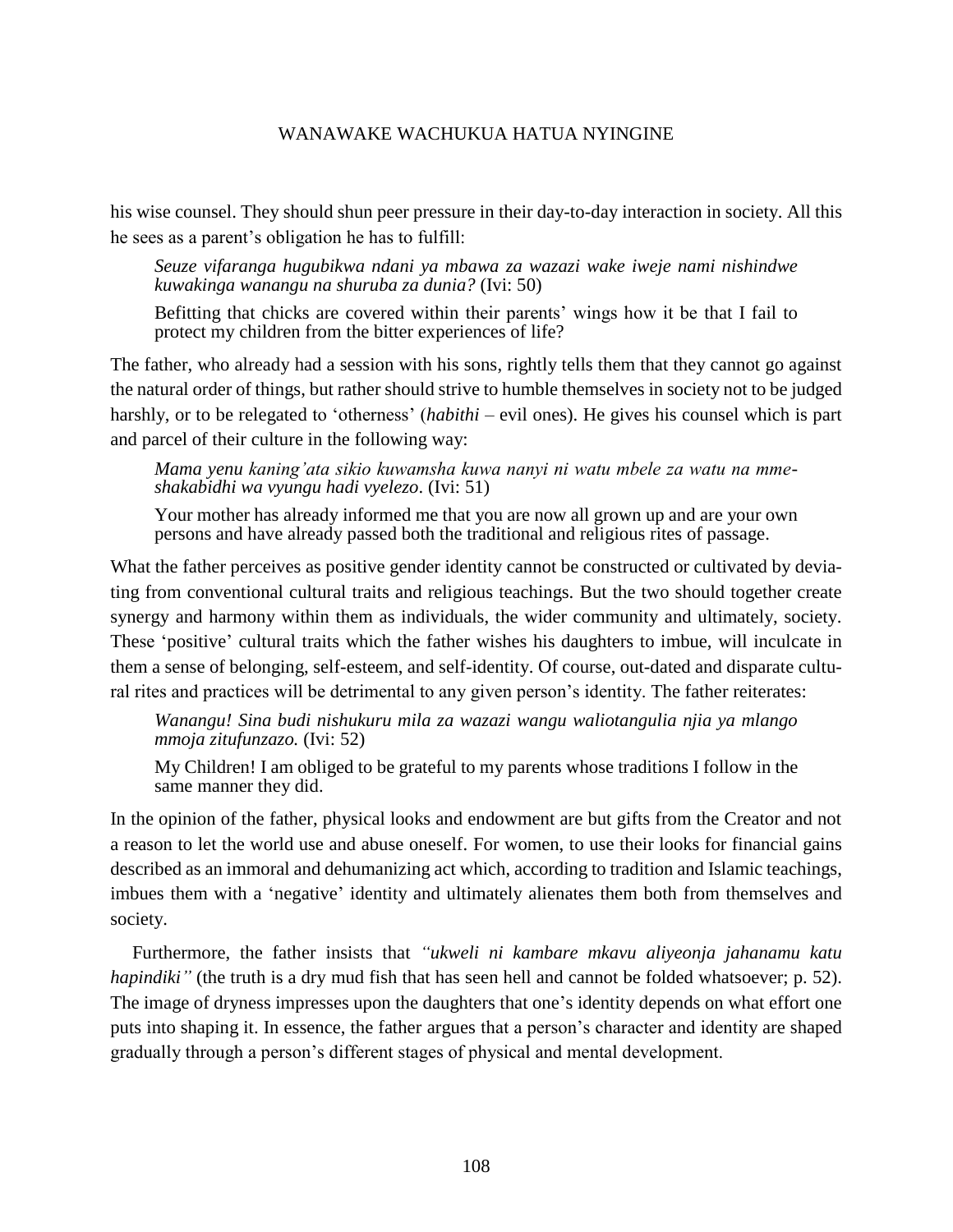This is the bitter truth the father avers, which is captured in his words *"nitawalisha hirizi ya simba"* (I will give you the lion's amulet; ivi: 55). The father is quite aware of his daughters' maturity and hence ability to decipher his message to them. He tells them:

*Wanangu si wajinga na fumbo hufumbiwa mjinga; kitambo wao washang'amua niliyoyasema; kwamba tamu hugeuka chungu, kuna malimwengu ulimwenguni na subira, walinena wenye kunena, huvuta kheri!* (Ivi: 56)

My children are not stupid and puzzles are meant for fools; they have already understood what I had to say a long time ago; that a sweet thing could become bitter, and the world is full of evil, but patience leads to good.

To conclude, *Wasia wa Baba* is a well-told story that uses imagery and metaphors to instill a sense of purpose, awareness and moral uprightness to one's daughters as they embrace adulthood. The father as the head of the family is fulfilling his role and obligation of offering guidance and wise counsel to his daughters. Though traditionally this duty is performed by the mother, we would assume she could be absent for reasons not explained. The writer insists that the positive attributes of culture and religious teachings can and are the sure ingredients for the construction of a person's moral integrity and positive personal identity in society.

As the monologue of the father is dominating this story, the reader is mainly exposed to his point of view, opinion, and directives. The story uses metaphor to create vivid images of what the father wishes to have his daughters hold onto and cherish (Ivi: 50f). Symbols and similes are also used to create an impression of a father who understands cultural and ideological norms well enough to advise his daughters to live in accordance with them.

# **Fatima Salamah's** *Usia wa Mama*

Fatima Salamah's *Usia wa Mama* ('Mother's advice') is ironical in tone and captures a daughter's and mother's dialogue and the daughter's astute mind, high sense of morality, personal and gender identity.

From the beginning, the mother, Chaurembo, is eager to convince her daughter, Furaha, of her innocence. This is with regard to why Abdulhaq (Furaha's father) divorced her: *"Lakini hayo yote, yalikatizwa na huyo babaenu – kwa kunisingizia na kunisakama kwa urongo uloumiza"* (But all that was cut short by your father for persisting to believe in the lies that hurt me a lot; Iribemwangi 2011: 120f.). It is interesting to note that Chaurembo's advice to her daughter is both an avenue for trying to evade blame for her contribution in her failed marriage and a way of avenging for the same, by trying to influence her daughter to grow up to be like her. Chaurembo's words capture her intentions vividly.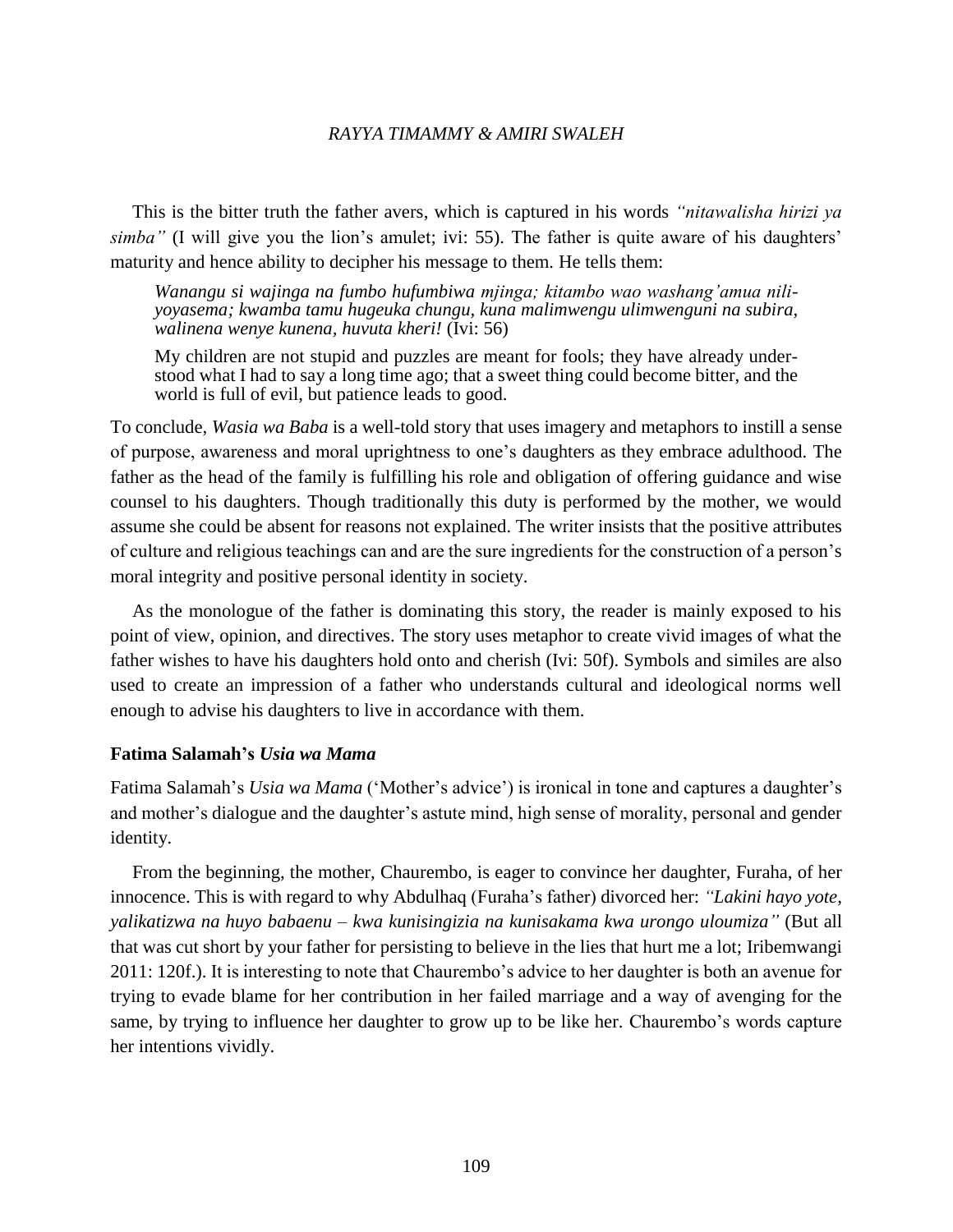*Mwanangu usithubutu kutiwashemere na silsila za sijui utamaduni, sijui dini, sijui nini! Wewe ni mja huru – huru kama ndege angani.* (Ivi: 121)

My child, do not be enslaved by the chains of tradition, religion or whatever else! You are a free, free like the birds in the sky.

From the onset Furaha, a young woman in form four, is quite aware the reason for her parents' separation. She, however, does not wish to be dragged into her parents' disputes and differences. She enquires as to whether her mother really cared or loved her children at all. Despite the separation, Furaha's father, Abdulhaq, has struggled to bring up his children to love, revere and respect Chaurembo as their mother.

# *Babaetu katulea kwa kutuelekeza kukupa heshima kama mamaetu, na mtu uliyetubeba tumboni mwako*. (Ivi: 122)

Our father brought us up and guided us to respect you as our mother and the person who carried us in her womb.

It can be inferred that Furaha being an astute young woman – conscious of her culture, faithful to her religious teachings – seems to have lived harmoniously with her siblings, her father, her step mother, and to be aware of her biological mother's ill intentions. Chaurembo tries to endear herself to her daughter by creating animosity, breathing fire and vitriol into Furaha's heart. She paints and portrays a very negative image of her estranged husband, who is called *mnafiki* (hypocrite) and *mzandiki* (evil person; ivi: 120). In essence, the mother seems to intend to avenge her divorce from Abdulhaq for having deviated from cultural norms and religious teachings. Her utmost goal is to influence Furaha to take on negative attributes like lewdity, promiscuity, spite and egoism. Chaurembo wishes her daughter to be defiant and hence be alienated from both herself, her father and siblings, her stepmother and the community. She wishes to see her old self in Furaha; a reckless, promiscuous, unfaithful woman with little self-esteem and no positive identity.

Chaurembo as a mother is struggling to imbue negative attributes in her daughter Furaha. She is jealous and extremely annoyed with her former husband's choice of a wife. She has not changed for the better, which is discernable in the abusive language she uses to describe him, calling him *kipofu* (blind) and *punguani* (crazy; ivi: 122). As for Sakina, her former husband's wife, she is a *jini* (genie) and has legs like *vichokonoameno* (toothpicks) and *vishavu vimebonyea* (flabby cheeks). Chaurembo wonders whether she Sakina will deliver a *katuni, jini, zimwi au nini?* (a cartoon, a genie, an ogre or what?; ivi: 123). These are the words of a mother pretending to love and miss her children. This is the height of hypocrisy meant to create hatred, animosity, doubt and gender antagonism between Furaha and her father, her stepmother and all those who nurtured her to what she is at present. All this is meant to derail Furaha's efforts at constructing a positive identity for herself.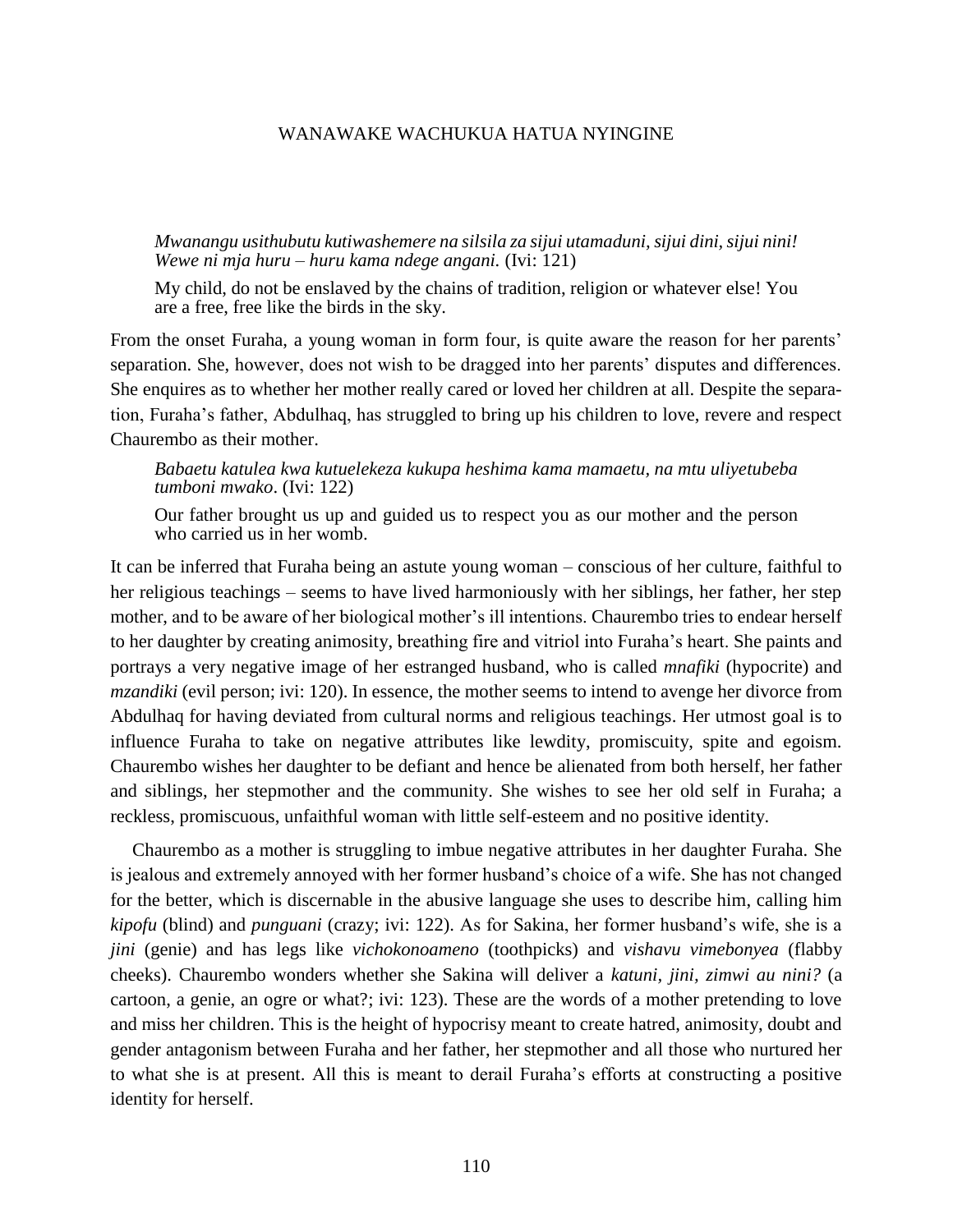However, Furaha counters her mother's insolence with a higher discursive language which, to a large extent, is telling of her becoming a morally upright and discerning young woman who cannot be swayed by the whims of a vindictive loser. Furaha tells off her mother thus,

*Lau uzuri wa sura na umbo kingelikuwa kipimo cha utuna ubinadamu wetu, baadhi yetu tusingelizaliwa kuuona uso wa dunia.* (Ivi: 124)

Had a person's beauty and the shape of a person's body been the parameters to measure our personality and humanity, some of us would not have been born to see the surface of the earth.

Furaha insists that the reason for her parent's separation is well known to her. This is confirmed by her mother's escapades. A case in point is how she met the fathers to her other children – Rukia and Yasin. The two are the products of promiscuity and desperation on the part of Chaurembo. And this is the treacherous, dehumanizing path Chaurembo wishes her daughter to tread, the personality and character she wishes to nurture and cultivate in her 'beloved' daughter. Having failed to construct a positive self-identity by shunning her roles and functions in her marriage to Abdulhaq, she wishes to avenge her being a divorcee by trying to entice her daughter into following in her footsteps.

The writer uses Furaha as a representative living example of the immense power of personal fortitude, moral standing and education as the ingredients towards a personal identity. No identities or personalities are created in a vacuum or isolation of family, friends and community, rather in an atmosphere of interaction between the genders, where understanding, respect, care, morals, genuine love and a clear vision and mission reign supreme.

Furaha summarizes her refusal 'to relive' her mother's turbulent life in these words,

*Lakini naomba nikuulize, una mfano upi wa kuigwa? [...] Lau watupenda kweli, basi dawa uwe mbali nasi mfano wa mbingu na ardhi! [...] Nakusihi mama, hadi utapojitambua wewe nani, waelekea wapi, ishi katika ulimwengu wako ulioulilia, ukaupigania. Kama usia wako mama ni kutaka kuniteka na kunipulizia sumu ya shaka, tamaa na wasiwasi kuwa na hakika kama ya umauti si mimi.* (Ivi: 129)

But I beg to ask what is it to be emulated from you? [...] If you really love us, then it would be best if you stayed far away from us like earth and the skies! [...] I implore you mother, till you understand who you are, where you are going, live your life that you craved for and fought hard to have. If your advice to me mother is to try and entice me, poison my mind with doubt, greed and uncertainty, be sure like death, that I will not be the one.

This epistolary story which is a dialogue between a daughter and a mother uses irony as the mother pretends to care for her son and daughter: *"Furaha kipenzi, usichukie kwa kimya cha karibu miaka yote"* (My dear Furaha, do not blame me for being silent for that long; ivi: 120). Suspense is created from the onset as the mother tries hard to entice Furaha into her fold (Ivi: 121). It is ironical that Chaurembo's beliefs and ways did not work for her though she so wishes Furaha to relive her past.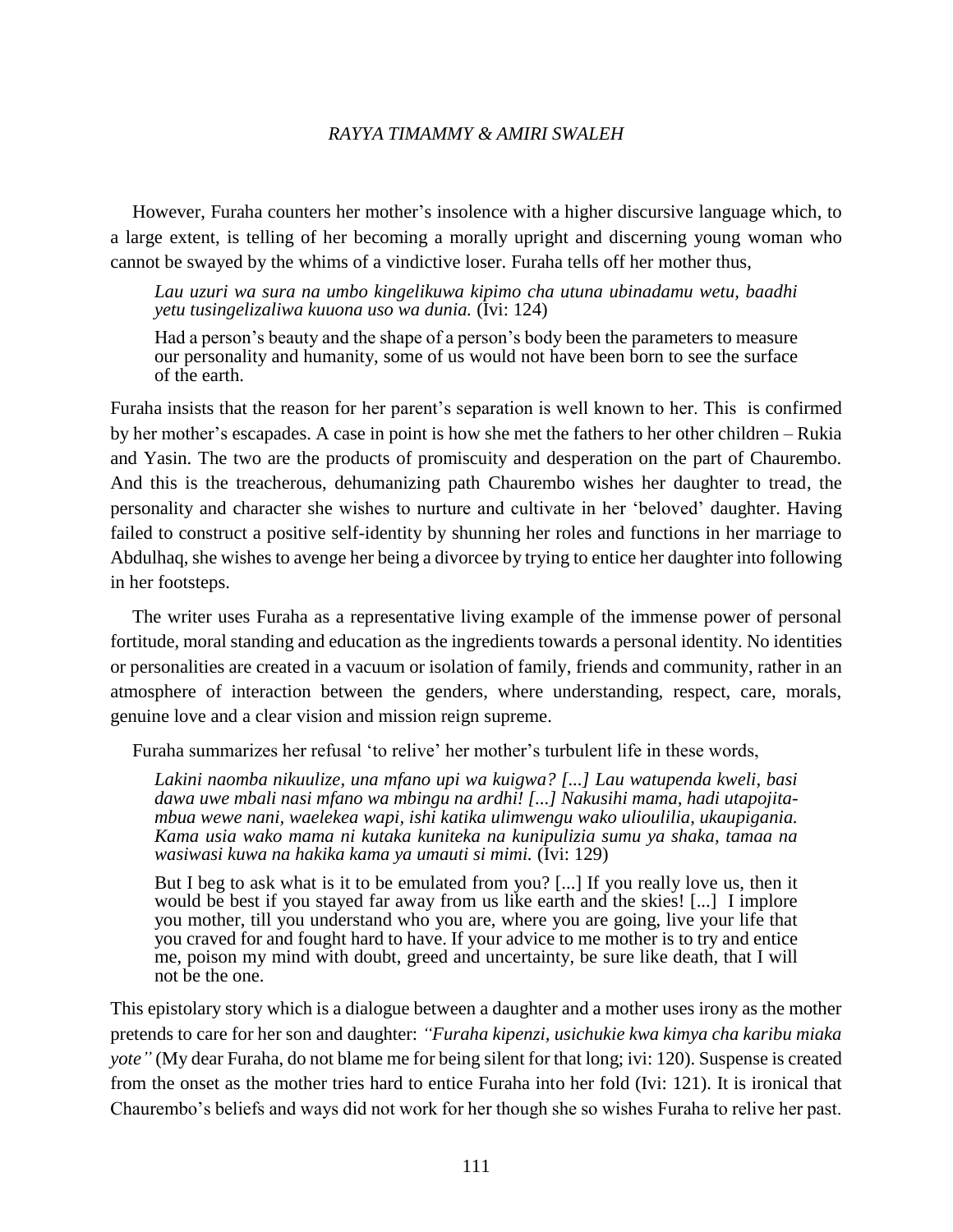Finally, sarcasm and antithesis are used when Furaha repulses her mother's cajoling and woes to rebel against her father Abdulhaq: *"Shikamoo mama kwa usia wako na mawaidha yako yalionitoa taka masikioni na utandu machoni."* (Congratulations mother for your advice which has removed dirt from my ears and eyes and enabled me to hear and see more clearly.; ivi: 128f).

# **Conclusion**

The four short stories analysed deal with women's identities in an East African setting. Wamitila's *Kachukua Hatua Nyingine* shows that a woman's identity will only be constructed when she takes the necessary steps in life and especially in marriage. She has to empower herself through education and be independent rather than be dependant on the patriarch (husband).

*Ngome ya Nafsi* is a scathing attack on the outdated practice of early forced marriage. Naseko, the heroine, intends to get a good education by rebelling against her father. Her running away and finding safe refuge at Bi Tesi's residence translates into her ability to construct a 'positive' personal and gender identity.

*Wasia wa Baba*, different from Wamitila's story, insists that good cultural practices and religious teachings are tools which young women can use in their quest for personal and gender identities. This is because they have survived the test of time.

*Usia wa Mama* pits mother against daughter in negotiating for women's identity. The mother is a rebel and non-conformist while the daughter vows to conform to her father's counsel, culture and religion. In this sense, the daughter is able to construct a positive self and gender identity, while the mother's intentions and identity she wishes her daughter to construct for herself are subverted.

This paper has shown that the four short stories analysed have discussed women's identities in a variety of ways. Wamitila's *Kachukua Hatua Nyingine* and Momanyi's *Ngome ya Nafsi* resemble in their narrative perspectives. Both have used figural counter-pointing. In the former, Mavitu's actions and demeanor are compared and contrasted with Sakina's. While Mavitu is struggling to preserve and maintain his prescribed and hereditary identity of patriarch and husband, Sakina has just found out what she should have done long time ago to construct a positive self and gender identity – get a good education and rebel against the traditional, prescribed identity imposed upon her by tradition and patriarchy.

Kipacha's *Wasia wa Baba* uses metaphor to create images of a father imparting the ingredients for construction of positive gender identities. Culture and religion can be used to assert positive gender identities. Salamah's *Usia wa Mama* uses figural counterpointing as Furaha is pitted against Chaurembo her mother. Irony and sarcasm are used well to differentiate 'negative' identity (Chaurembo) and 'positive' identity (Furaha).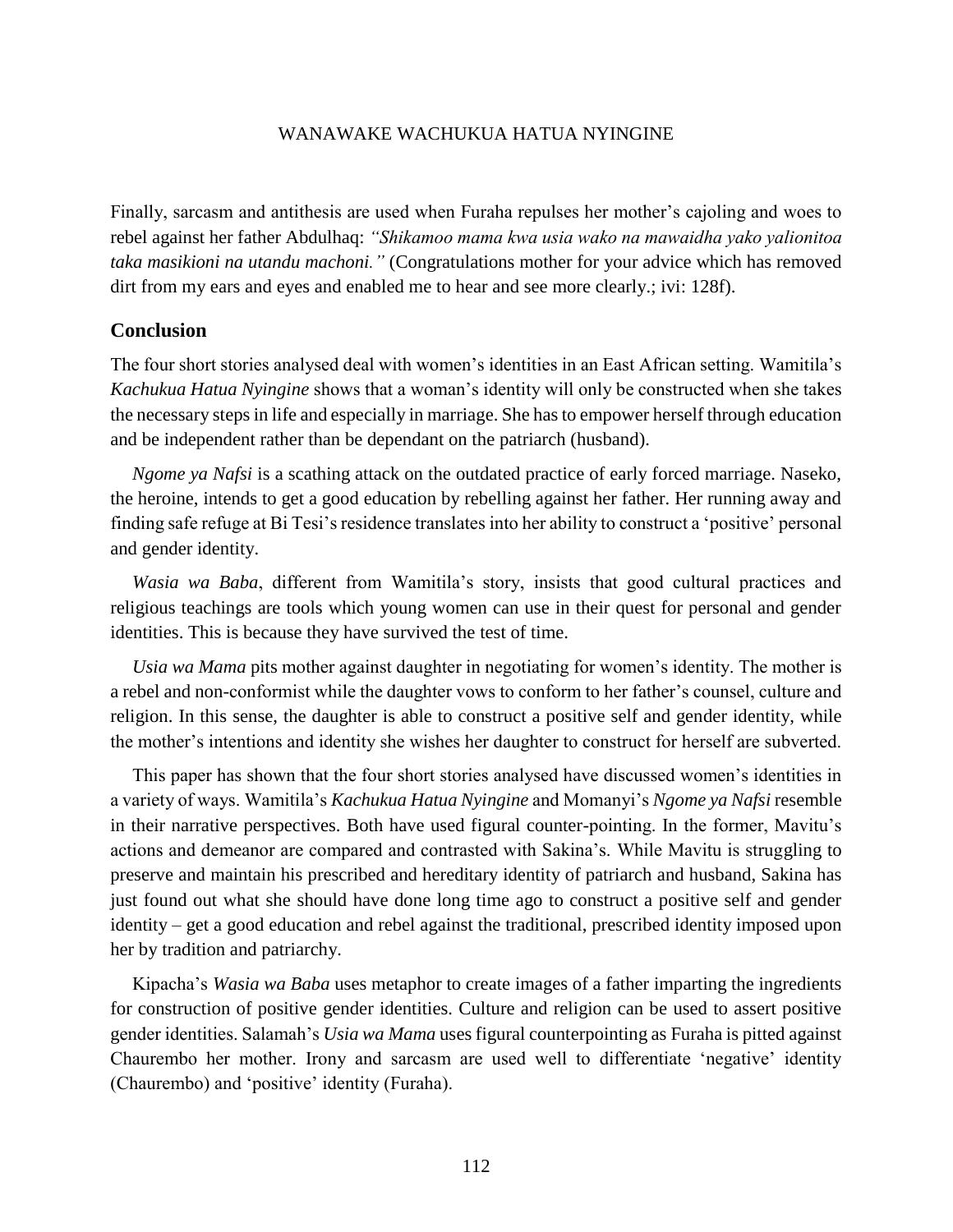In this sense Wamitila's *Kachukua Hatua Nyingine* resembles Momanyi's *Ngome ya Nafsi* in narration, suspense and finally both the writers seem to suggest woman's positive self and gender identity can only be constructed by rebelling against insensitive and debilitating cultural practices. On the other hand, Kipacha's *Wasia wa Baba* and Salamah's *Usia wa Mama* insist on the fact that conformity to good cultural practices and religion are sure ingredients to the construction of women's 'positive' personal and gender identities.

# **References**

- Babu, Omar (ed.). 2011. *Kopo la Mwisho na Hadithi Nyingine.* Nairobi: East African Educational Publishers.
- Bertoncini-Zúbková, Elena, Mikhail D. Gromov, Said A. M. Khamis & Kyallo W. Wamitila. 2009. *Outline of Swahili Literature. Prose Fiction and Drama*. Leiden: Brill.
- Hawthorn, Jeremy. 2001. *Studying the Novel.* London: Arnold.
- Iribemwangi, Patrick I. (ed.). 2001. *Kunani Marekani? na Hadithi Nyingine.* Nairobi: East African Educational Publishers.
- Kingei, Kitula & Richard Wafula (ed.). 1996. *Pendo la Heba na Hadithi Nyingine.* Nairobi: Kenya Writers Association.
- May, Charles E. (ed.). 1976. *Short Story Theories.* Athens: Ohio University Press.
- Mbatiah, Mwenda (ed.). 2000. *Mwendawazimu na Hadithi Nyingine.* Nairobi: Jomo Kenyatta Foundation.
- Mbatiah, Mwenda (ed.). 2007. *Kurudi Nyumbani na Hadithi Nyingine.* Nairobi: Focus Publishers.
- Mbughuni, Patricia. 1978. *From Oral to Written: The Politicization of Kiswahili Literature*. Unpublished PhD Thesis. University of Indiana.
- McOnyango, Owen (ed.). 2006. *Mimba Ingali Mimba na Hadithi Nyingine.* Nairobi: Focus Publishers.
- Mohamed, Said A. 1995. *Kunga za Nathari ya Kiswahili.* Nairobi: East African Educational Publishers.
- Mohamed, Said A. 2005a. *Arusi ya Buldoza na Hadithi Nyingine.* Nairobi: Jomo Kenyatta Foundation.
- Mohamed, Said A. 2005b. *Mfuko Mtupu na Hadithi Nyingine.* Nairobi: Jomo Kenyatta Foundation.
- Momanyi, Clara & Timammy, Rayya (ed.). 2011. *Takrima Nono na Hadithi Nyingine*. Nairobi: Longman.